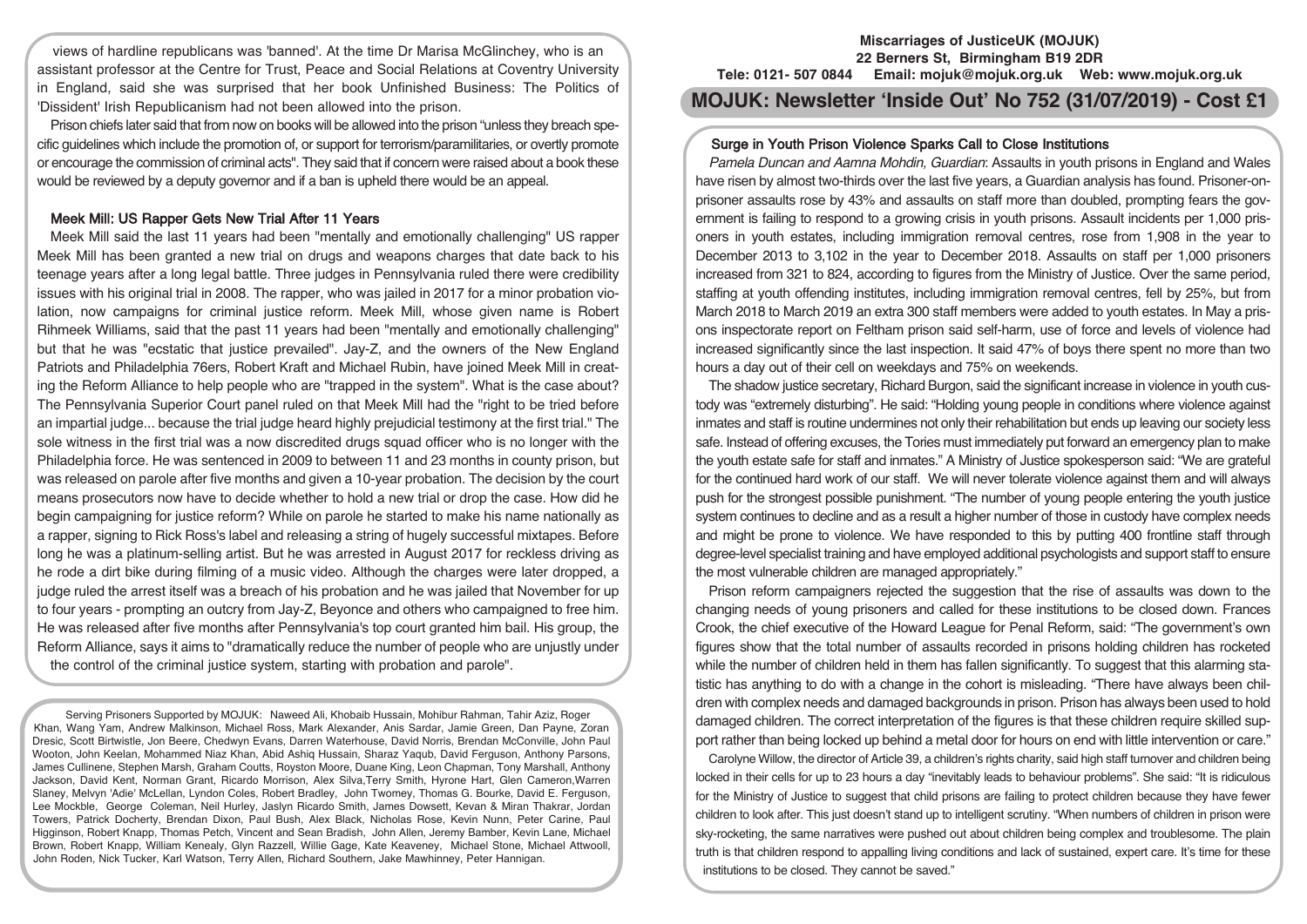## When and How to Challenge a Parole Board Decision to Release An Offender.

This guidance applies to parole decisions made on or after 22 July 2019.

Overview: The Parole Board considers certain offenders for parole (release on licence) based on their risk of harm to the public. If the Parole Board decides it is safe to release an offender the decision is provisional for 21 calendar days. During this time the decision can be challenged if someone believes either: the correct process was not followed in the review of the offender for parole - for example, important evidence was not taken into account; the decision was irrational or unreasonable - the decision cannot be justified based on the evidence of risk that was considered. However, the Parole Board considers cases carefully so it will be unusual for a decision to change. If a parole decision is not challenged within 21 calendar days it becomes final and the offender must be released. This guidance applies to all sentence types where the Parole Board considers release. It does not apply to standard determinate sentences - sentences of a fixed length where the offender is automatically released on licence at the halfway point.

Routine Decision Checks: The Secretary of State (responsible for justice) has a Reconsideration Team that checks all provisional parole decisions. If there are grounds (relevant reasons) they will ask the Parole Board to reconsider the decision. If the Parole Board accepts this request the case will be looked at again and there could be a new hearing.

Your Right To Raise Issues: The Reconsideration Team checks every parole decision, whether or not a victim asks them to.However, if you think there is a problem with the parole decision you can ask the Reconsideration Team to take this into account.The Parole Board will not reconsider a case only on the grounds that a victim does not want the offender to be released.

Speak to Your Victim Liaison Officer: If you have signed up to the Victim Contact Scheme (VCS), your victim liaison officer (VLO) can support you through the parole process. If you decide to raise issues about the parole decision they can help you to contact the Reconsideration Team and will keep you updated. Your VLO can also tell you about support services available in your local area. You might be eligible to sign up to the Victim Contact Scheme now if you don't already have a VLO. If you sign up to the scheme you might also be able to ask for additional conditions to be added to the offender's licence if you are concerned about your safety. Licence conditions control things like who the offender can contact and where they can go.

Ask for the Parole Decision Summary: When deciding if you want to challenge the decision you might find it helpful to read the Parole Board's decision summary. The summary will explain how they reached the decision, including risk factors and the offender's behaviour in custody. You can request the decision summary by email. Victims who are part of the Victim Contact Scheme should ask for the decision summary through their VLO.

How to Challenge a Decision: You have 21 calendar days from the parole decision date to challenge the decision. 1.Speak to your VLO - they can explain the process. 2.Fill in Form CPD1: Challenge a parole decision. 3.Post your form to the Reconsideration Team.

Where to Send the Form. If possible you should email your form rather than post it because the time frame to challenge a decision is just 21 days. Your VLO might be able to email the form for you. Email: reconsiderationapplications@justice.gov.uk (preferred for speed) or by post: Reconsideration Team (PPCS) HMPPS, 15th Floor, Southern House, Wellesley Road, Croydon, CR0 1XG

Confidentiality: If you decide to raise issues with the Reconsideration Team your details will be treated with confidentiality. If the team decides there are grounds to challenge the decision, this will be done in the name of the Secretary of State - the offender won't be told that you personally raised issues about their parole.

is no recognition of the extensive and diligent work we do in cases that cannot be referred.' By the end of March 2019, the CCRC has referred a total of 663 cases to the appeal courts since it was established in 1997 (at an average rate of around 30 cases per year for 22 years). This is represents an average referral rate (i.e., the proportion of total applications that are referred) of 2.75% since 1997. However for the second time this year's referral rate was less than 1% – 0.9% this year and 0.77% in 2017. So far the CCRC has looked at 24,078 cases and, of those cases referred, 439 resulted in successful appeals and 200 resulted in appeals dismissed. Over the last year the Court of Appeal heard 21 CCRC referrals, 16 were successful and five were dismissed. The CCRC remains chronically underfunded. Its chief exec Karen Kneller identified securing enough money from the Ministry of Justice as 'a major threat' to the CCRC. Its budget was just £5.2m compared to £5.45m the previous year. To put this into an historical context, the CCRC's budget was £7.5 million when it was set up in 1997 and the CCRC only had to deal with 800 new cases; whereas now it receives about 1,400 applications a year.

The CCRC identifies as the main reason for the drop-off in referrals 'the absence of thematically linked multiple referrals' such as cases relating to child abuse or the West Midlands police serious crime squad. One increasingly dominant 'theme' of the CCRC's work is the number of asylum seeker cases it now refers (nine a year for the last two years). So far the CCRC has received 130 applications in relation to joint enterprise cases citing the landmark 2016 Jogee ruling in which the Supreme Court ruled that the courts had taken a wrong turn. The CCRC referred its first post Jogee cases (Laura Mitchell, unsuccessful) plus three other joint enterprise murder cases. The annual report also reveals a major change in the tenure and remuneration of its commissioners. The role of the commissioner is crucial in terms of protecting the CCRC's independence from and in terms of referrals. The CCRC is required by statute to have 11 commissioners (but for long periods hasn't had the full set because of its financial pressures) and three are needed to refer a case back to the Court of Appeal.

Earlier this year the CCRC appointed five new commissioners on new terms.The new arrangements have fundamentally changed the commissioners' role at the watchdog body. They used to be employed on a salary basis with pensions now they are paid a daily fee with a minimum one-day-a week commitment. Commissioners appointed before the changes received salaries at an equivalent full time rate of £93,796 per annum now they receive a daily fee of just £358 per day. Speaking at a conference at the end of last year, a former commissioner Dr Sharon Persaud explained that when she joined in 2013 there were 8.6 full-time equivalent commissioners compared to 2.6 as she stepped down. There is now just one full time commissioner.

## HMP Maghaberry Republican Prisoners Launch Library Legal Action

Connla Young, Irish News: Republican inmates in Maghaberry have launched a legal challenge for access to the prison library. Prisoners held in the jail's Roe House wing are currently not allowed to visit the library or withdraw books. Roe House holds republican inmates at the high security Co Antrim prison. Solicitor Gavin Booth, of Phoenix Law, said the right to visit the library is guaranteed under prison rules. "This provides a prima facie entitlement to be permitted to go to the library, as a minimum every prisoner must have access to books or other such items from the library. The failure to permit either of this is contrary to prison rules and is unlawful."

A spokesman for the Department of Justice said: "The DoJ does not comment on any ongoing legal matters." The latest challenge comes just weeks after the Prison Service changed its policy on books allowed into the prison. That move came after an academic book featuring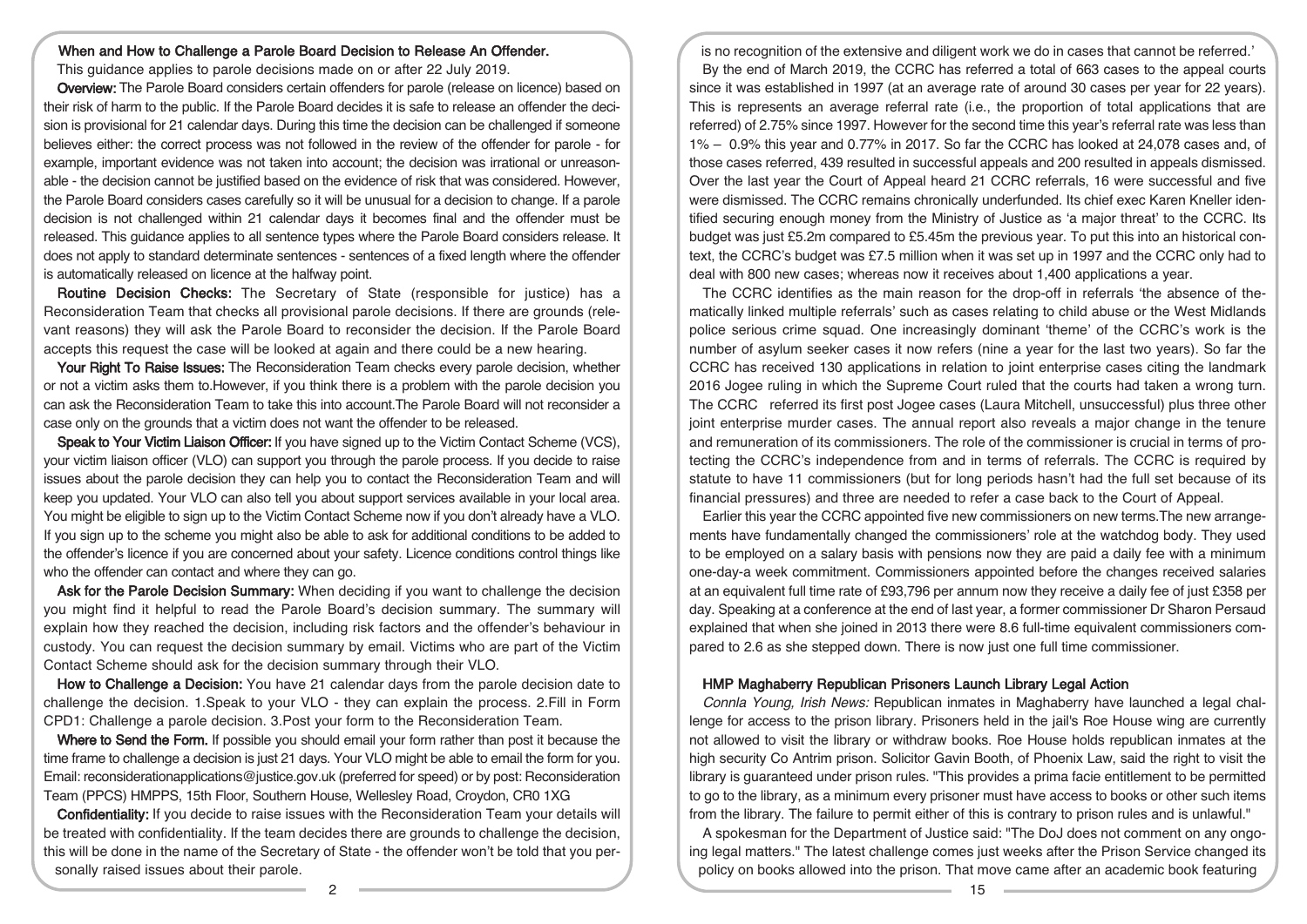tims and their families. Lives and reputations have been tarnished, some who have given a lifetime of loyal service to this country. They all deserved so much better than to have become the innocent victims of the deceitful, cruel, manipulative Carl Beech and his shameless entourage of fantasists, chancers and believers. British justice failed the victims of the despicable Beech for far too long. Shame upon him and his enthusiastic supporters.

And then there was the so-called Exaro news service, an online band of journalists, who often crossed the line from being objective reporters to enthusiastic believers in the grand VIP conspiracy theory. During the course of Beech's trial, evidence was given concerning the role that specific members of the Exaro team played in promoting and pushing their star source's increasingly outlandish claims. Indeed, we heard in court that it was Mark Conrad, one of Exaro's reporters, who actually made the first contact with the police concerning Beech's allegations. Likewise, evidence was given in court that Conrad also taught Beech in 2014 how to mask his identity online, use the TOR web browser and to communicate via the ProtonMail encrypted email service.

Beyond Exaro, Beech also amassed a hardcore group of cheerleaders and enthusiasts, who helped to give his allegations the oxygen of publicity, especially online, although public support from Tom Watson MP, currently Labour's deputy leader, gave Beech's noxious fantasies an unwarranted boost from a politician who was no doubt hoping that the 'VIP paedo ring revelations' could inflict serious damage on the Conservative Party. Will Mr Watson now make a public apology? Beech's most outrageous lies, that Britain's ruling class was infiltrated by murderous kidnappers, torturers and paedophile rapists, found fertile ground among certain sections of the Twittersphere. Some of these 'believers' helped spread Beech's lies because it all chimed with their own prejudices and fantasies. Their Twitter hashtag was #IBelieveNick. Anyone daring to challenge this cult risked being smeared as a 'paedo apologist' – or worse.

To date, none of these online reputation vandals has been brought to justice for the serious harm they have done, although the example of the infamous 'Hampstead troll' Sabine McNeill – jailed for nine years for her vicious campaign of false allegations against innocent people – may provide some hope that at least the very worse of Beech's twisted and malicious cheerleaders might yet face prosecution. Of course, Beech was the author of this vile, vicious scam, yet he was not alone in promoting it assiduously. There are several people in professional positions whose careers should now be ended in shame, if only to protect the public from their obsessions in the future.

History is the study of the past, in order to understand the present, and so prepare for the future. Let us hope that the story of the lying, selfish, ruthless paedophile Carl Beech is a lesson none of us should ever forget.

#### CCRC Miscarriage Of Justice Cases Being Referred Continues to Fall

Jon Robins, Justice Gap: The miscarriage of justice watchdog referred just 13 cases back to the Court of Appeal last year, representing the second lowest number of referrals in its 22 year history. Over the first two decades the Criminal Cases Review Commission (CCRC) sent 33 cases a year on average back to the Appeal judges however the number referrals collapsed with just a dozen in 2017 and still has not recovered. Earlier in the year, the CCRC's new chair Helen Pitcher in one of her first public pronouncements said that the number of cases it referred for appeal 'while clearly very important' should 'not be the be-all-and-end-all'. In her introduction to the annual report which was published on Friday, Pitcher acknowledges 'some controversy' over her words, but adds: 'I stand by the idea that I intended to convey which was that if we are judged solely on the number of referrals we make each year, there

What Happens Next: If the Reconsideration Team believes the decision should be reconsidered they will apply to the Parole Board within 21 days. If you asked the Reconsideration Team to challenge the decision, they will let you know if they have asked the Parole Board to reconsider the case shortly after the 21 days have passed.

If the Decision is Raised with the Parole Board: If the Reconsideration Team raises the decision with the Parole Board the offender's release will be put on hold. The Board will decide whether: the original decision was correct and the release should go ahead: the case should be looked at again, which could mean there will be a new hearing. If the Board finds that the original decision was correct but that it contained an error, they might correct the error and reissue the decision.

If the Case is Looked at Again: The Parole Board will reconsider the decision by looking at the case on paper or by holding a hearing in person. However the case is reconsidered, victims will have the opportunity to make another victim statement or to resubmit their original one. Your VLO will explain the timings and help you through the process. The Parole Board could decide that: the offender must be released as originally decided: the offender must be released but with different licence conditions: the offender is recommended for a transfer to open conditions: the offender must not be released at this time

### Proof Magazine / Crime And Punishment

The UK has an 'obsession with imprisonment' and needed a more considered discussion about prison reform, according to Paula Harriott of the Prison Reform Trust. As reported recently on the Justice Gap, England and Wales has the highest imprisonment rate in western Europe with more than 140,000 admissions last year. The former prisoner and head of prisoner involvement at the group was speaking last week at the launch of the latest edition of the Justice Gap's Proof hosted where campaigners expressed concerns over a Boris Johnson government clampdown on 'soft justice'. The event was part of the Byline News Club and took place at the National Union of Journalists. Other speakers included ex prison governor John Podmore, Frances Crook of the Howard League, former prisons inspector Nick Hardwick and the artist Patrick Maguire and veteran crime correspondent Duncan Campbell.

Paula Harriott argued that the current prison system wasn't fit for purpose, and the government needed to reconsider its 'morality and humanity' in developing a system that prevented people from re-offending. According to the Prison Reform Trust, almost half of adults (48%) are reconvicted of another offence within one year of release. Flagging up the seemingly inevitable appointment of Boris Johnson as prime minister, Nick Hardwick, now Professor of Criminal Justice at Royal Holloway, suggested that the 'window of opportunity' for serious criminal justice reform had closed. Hardwick was effectively sacked as chair of Parole Board following the furore over the decision to release the Worboys.

In his column for the Daily Telegraph, the Tory MP attacked 'the Leftist culture of so much of the criminal justice establishment' and, in particular, slammed parole boards for being 'slaves to political correctness'. Hardwick (right) told the audience he had taken Boris Johnson's attacks on liberals personally. 'I am liberal, I don't find that an insult,' he added. Rather than the evidence-based policies suggested by the panel, he predicted a 'lurch (back) to penal populism'. Ons idea that Johnson floated in a recent interview in which he attacked 'Britain's soft justice' was a new requirement for all those sentenced to 14 years or more to serve their full sentence. Such a policy would mean 'another 4,000 people a year in prison', predicted Hardwick. 'The consequences of that is not merely the 4,000 people who will be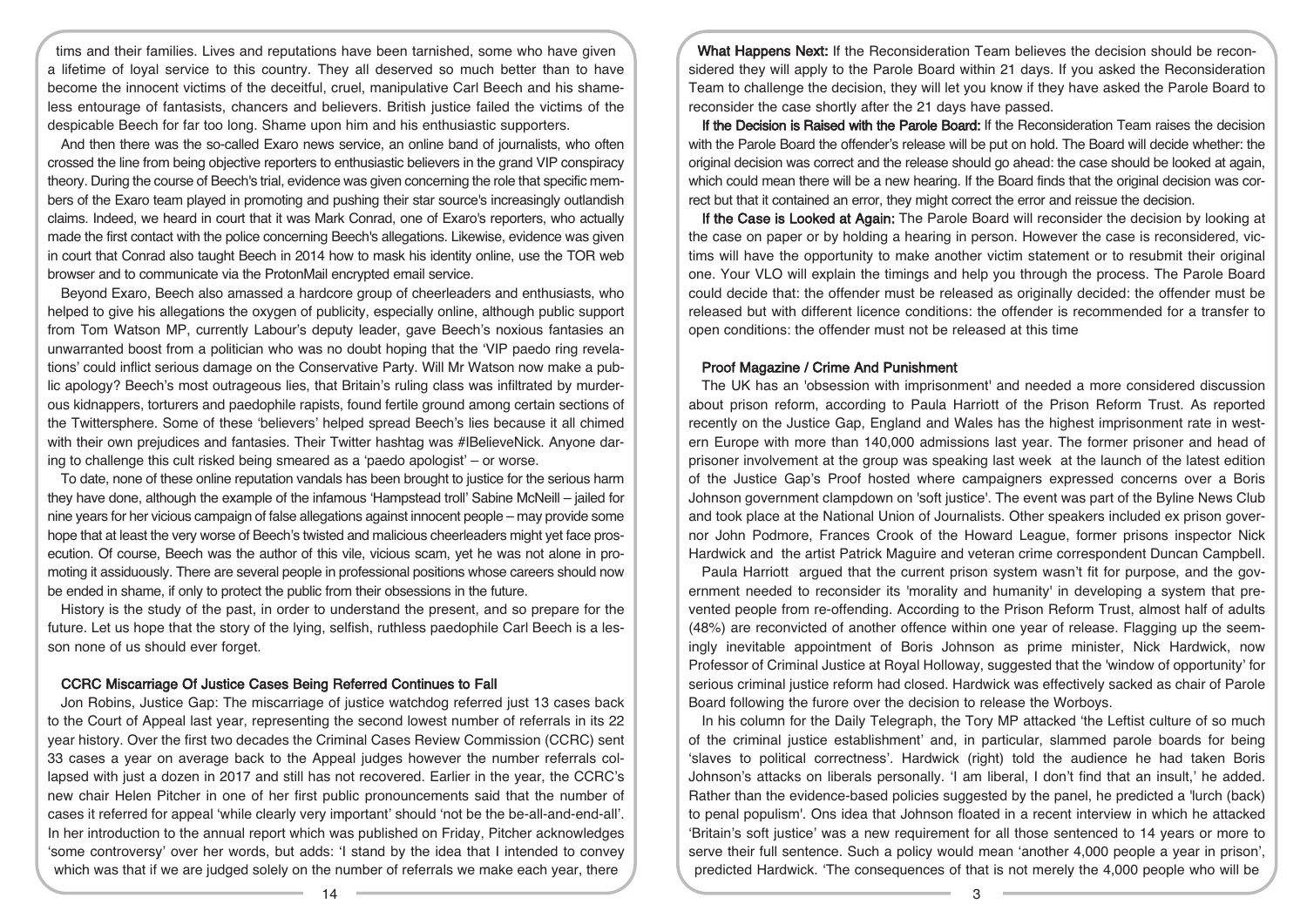directly affected, but the effect that will have on sentence inflation,' he continued. 'It will pull sentences longer across the board and that will push up the prison population. Do you think they're going to pay for that increase in the prison population and pump in more staff to cope with it? I don't think so.' Not only are too many people going into prison but their exit ramp was blocked off, argued John Podmore. He flagged the chaos over the failed part-privatisation of probation which took place after 'key senior people were sidelined', giving the government the opportunity, with limited resistance, to 'nail the coffin lid down' on the probation services.

Frances Crook, chief exec of the Howard League for Penal Reform, proposed a ten step plan aimed at reducing the number of people going into prisons, and maximising the number coming out. She pointed approvingly to Scotland's recent abolition of short-term prison sentences, where prison sentences have been abolished for periods of under a year. Not only would this bring parity to sentencing policy across the whole of the UK, it would 'save money' and take 'women out of the system completely'. Crook echoed Podmore's suggestion that we need to focus on community responses to crime, which have become 'too long' and are 'poorly delivered', with community sentences needing to be made 'short, simple and effective'. She argued that 'punishing'offenders didn't work and the justice system needed to refocus so that those who have committed crimes 'make amends'. A better system would be one that required an offender to take actions to 'say sorry for what they have done', focussing on compensation and apology rather than punishment.

Pipeline to Prison: Paula Harriott said that society had ignored the fact that 'imprisoning people doesn't work' and that it had been a 'total failure'. She argued for a shift of focus to the causes of crime, rather than on the people who commit crime, saying that society has 'individualised crime' in such a way that it allows us all to avoid looking at 'our collusion and culpability on why people are on a pipeline to prison'. This individualisation has meant that we don't properly focus on the fact that four out of 10 prisoners are from a black and minority ethnicbackground, or consider how to redress the inequality within the social, economic and political arenas that underpins offending and re-offending. That the 'othering' of prisoners means that most prison reform charities (with the exception of the Howard League)failed to become properly involved in the political conversation, 'holding back' and choosing to 'hide behind the Lobbying Act' (which has been accused of stifling campaigners). Instead of this timidity, Harriott called for reform groups to be 'courageous', to 'talk about the causes of crime as a way of preventing the pipeline' and to 'involve prisoners in the debate'. The 'discrimination in the sector' means that even those supportive of prison reform are reluctant to call upon prisoners to speak for themselves, concerned that they may 'disrupt and disturb the narrative' which the organisations have established. More prisoner voices would emphasise their humanity and add persuasive force to the arguments for reform Flagging up the prospect of a Boris Johnson-led government with a sustained attacked on 'soft justice', Frances Crook, chief executive of the Howard League for Penal Reform charity, added ominously: 'Be afraid, be very afraid.'

#### The Greatest Celebration We Can Make of Legal Aid is To Commit To It'

Will Bordell, Justice Gap: launch of the Justice Alliance's Legal Aid Matters, celebrating 70 years of legal aid. The shadow justice secretary Richard Burgon MP pledged that a Labour government would restore 'all of early legal help' in its first week in government at a Justice Alliance event to celebrate the 70th anniversary of legal aid. Richard Burgon described Lord Willy Bach's report on access to justice as 'our guiding star'. 'The greatest celebration that we can make of legal aid is to commit to it,' he said. Burgon was joined in Parliament by speakers including Andy Slaughter MP and the Secret Barrister (whose words were read by Hammersmith and

perhaps misguidedly, believed the claims that he'd made to the police to be the truth. They decided that, beyond reasonable doubt, he was a liar, a fantasist and a fraudster.

Beech could have entered a guilty plea. He could have spared some of his victims being forced to defend themselves in the witness box. He could have saved a substantial amount of public money being wasted during the trial – that is in addition to the more than two million pounds of public money already blown during Operation Midland, which was set up to investigate his lies and grandiose fantasies. He could have done the decent thing, but he didn't. He chose to maintain a grotesque charade in which he posed as the 'victim' – a role that he has been playing for years.

However, it is also important to point out that Beech (and others of his ilk) has been enabled in his grotesque falsehoods and deceits by police and prosecutors, who were far too ready to believe even the most bizarre and unlikely of allegations. Who can forget the Met's Detective Superintendant Kenny McDonald proclaiming to the world in December 2014 that: "Nick [their pseudonym for Beech] has been spoken to by experienced officers from the child abuse team and from the murder investigation team and they and I believe that what Nick is saying is credible and true, hence why we are pursuing the allegations that he has made."

By September of the following year, the Met was left desperately trying to row back from one of the most damaging and expensive fiascos in modern policing history. Arguably, the lasting damage will be to public confidence in a police team that was so easily duped by liar Beech, who would lead them on, what was dubbed during his trial as, 'a merry dance.'

I believe that the sheer extent of the Beech deception was made possible only because of bad political and ideological decisions. Sir Keir Starmer, in his role as the Director of Public Prosecutions during the period 2008-2013, was an enthusiastic proponent of the 'you will be believed' dogma, as was his successor, Alison Saunders. This approach effectively discouraged police officers from investigating allegations of sexual offences in an even-handed way. It pre-empted proper detective work and reversed the burden of proof in sexual offences cases. Police often preferred to pass cases with little, if any, concrete evidence onto the Crown Prosecution Service (CPS), content to let prosecutors authorise charges and then leave it to juries to guess who might be telling the truth. In particularly emotive trials – such as those for alleged rape or child abuse – this approach of charging with little, if any, real evidence was a recipe for wrongful convictions and miscarriages of justice.

In any sane world, Beech's fantastic claims about a 'murderous paedophile prime minister' and a group of ruthless, brutal paedophiles, including senior military men of impeccable reputation, would have been given short shrift. However, in the febrile atmosphere that surrounded the multiple allegations made against the late Jimmy Savile, no-one wanted the role of the boy who called out the obvious deception in the legend of 'The Emperor's New Clothes'. So Beech was left free to continue weaving his vast web of lies.

Yet, it was not just the police and CPS who indulged Beech's vile fantasies. Certain sections of the national media were only too keen to jump onto the 'VIP paedo' scandal bandwagon. Lengthy features were churned out that gave unwarranted credence to the lies of Beech and others, such as 'Darren' (another warped fantasist, now utterly discredited). It is to be hoped at least some of the authors of this tosh now feel suitably humbled by the total destruction in court of Beech's house of cards.

As Beech returns to his miserable prison cell – a convicted sex offender, a convicted perverter of the course of justice and a convicted fraudster – no doubt he will continue to see himself as the main victim in this disaster of his own making. During the week I sat in court watching him, I saw no evidence whatsoever that he had a shred of empathy for his many vic-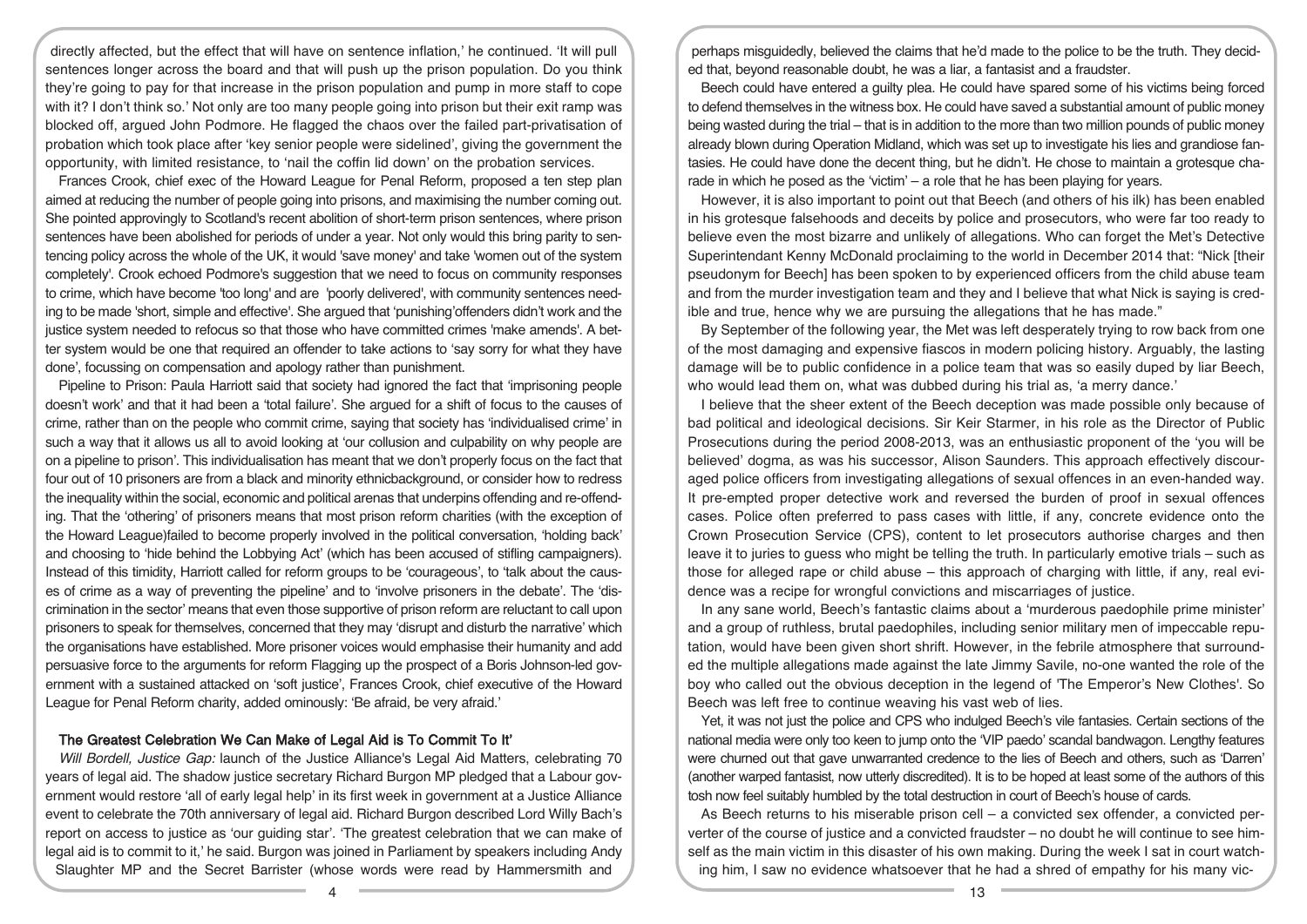described only as the dregs of society, people who think nothing of trashing the careers, indeed lives, of committed, hard working professionals for their own nefarious, utterly selfish ends. But what I listened to at Newcastle Crown Court during Beech's trial has exposed a monster to surpass even those treacherous, greedy fantasists. Each time during the trial that the judge afforded us a break, I felt the need to take a shower, in a bid to cleanse myself of the wretched, sordid details I'd just heard.

Already proven to be a 'devious paedophile' himself at an earlier trial, Beech pleaded not guilty to twelve charges of perverting the course of justice after dragging the names of a host of totally innocent figures, comprising politicians and senior military officers, into his depraved, degenerate world, all in a bid for both financial recompense and also to assume some sort of heroic-figure status for himself. No doubt, had he succeeded in his imposture, a 'misery memoir' book and profitable lecture tours would quickly have followed. The thought is enough to turn the stomach of even the most experienced hack.

It's not within the scope of this blog to detail all the sordid, depraved activities of Carl Beech over the past few years but I am able to state with certainty that one wouldn't need a degree in psychology, having watched him in the witness box delivering his 'evidence', to come to the conclusion Beech is ostensibly in an advanced state of sociopathy. Just suppose he had been traumatically abused as a child and had opened up about it, as he persistently claimed, and was then hauled into a court of law on the charge of lying through his teeth: adding insult to injury would be an understatement. Surely the man would have been hopping mad.

On the flip side, as has now been proven, if he were making claims in a court of law that were nothing more than the province of fantasy in extremis, you'd expect the person in the dock to be highly emotional when giving his 'evidence', knowing it all to be a pack of lies which would wreck careers, potentially lives, of innocent men. Yet, Beech stood and delivered his testimony with barely a hint of any emotion. No wonder they say it's the sociopaths and the psychopaths who are most likely to deceive the lie detector test. On this evidence, Beech would certainly have done so!

This much is now certain: Carl Beech, disgraced ex-nurse and NHS executive – and a former school governor – is a convicted sexual abuser of children. He entered guilty pleas at his earlier trial (he could have hardly done otherwise), so there can be no rational doubt about his sordid offences. He collected a vile library of child abuse images (some of them in category 'A', the worst category imaginable). He amassed videos of horrendous child abuse, the titles of which alone are enough to sicken any decent person. He spied on his neighbours' children and covertly photographed them. And he betrayed the trust placed in every adult by secretly filming a friend of his own young son using the lavatory, while he was visiting the Beech family home. Who knows where his sickening fantasies would have taken him next, had he not been caught up in the web of his own making?

At his trial in Newcastle, however, Beech asked the jury to believe that, despite the evidence of his own sexually warped nature and the plethora of lies he had admitted spinning over a period of years, that he himself was the real victim in all this. He maintained his claims to have been sexually and physically abused by a long list of men, many distinguished soldiers or politicians, as part of a so-called 'VIP paedophile ring'. He continued to claim that he had witnessed young boys being raped and even murdered, regardless of the extensive police investigations that had exploded each and every one of his bizarre assertions.

In the end, it was a unanimous jury who found Beech guilty as charged. Its members had heard his 'evidence', as well as the testimony of the prosecution witnesses, and they reached their verdicts. Those twelve men and women in the jury box rejected the defence case that Beech genuinely,

Fulham Law Centre's director, Sue James) at an event to launch Legal Aid Matters. The pamphlet tells the story of 70 legal aid cases that have pushed the law forward in areas as diverse as homelessness, sex discrimination, immigration and inquests. Legal aid was formally introduced in 1949 at a time of 'real austerity and post-war financial ruin', as Greg Foxsmith, veteran criminal defence lawyer and chair of the evening's discussion, explained.

Introducing the pamphlet, housing lawyer Simon Mullings described how Justice Alliance's aim was to 'bang the drum for legal aid as a crucial pillar of the welfare state'. The collection of cases contained within the pamphlet, he said, reads 'very much like a collection of folk tales'. He continued: 'Imagine if these cases were not taken. Imagine if the principles outlined by these cases were not argued. Imagine if development of the law was purely advanced by those who could afford to do so. The devastating news of the closure of Lambeth Law Centre reminds us that, actually, there's nothing counterfactual in contemplating the absence of legal aid. Behind these cases already lies an absence of the cases that never happened at all.' These thoughts were echoed in the pamphlet's foreword, in which Lady Hale emphasised that historic advances in the law 'might not have been achieved had it not been for the availability of legal aid.' Encouraging a renewal of awareness of just how vital legal aid is for the whole of society, the Secret Barrister called on those in Parliament to engage with the issue more seriously. 'For far too many MPs,' commented the Secret Barrister, 'legal aid has always been and will always be something that affects other people. The assumption underlying decades of attacks on access to justice is that legal aid isn't something that politicians will ever need. Miscarriages of justice don't happen to people like them. The criminal justice system doesn't chew up and spit out people like them.'

Pride for the NHS, apathy for justice: Several speakers recalled the pride on display at celebrations of the NHS's 70th anniversary last year, with Richard Burgon remembering seeing placards quoting Aneurin Bevan: 'No society can legitimately call itself civilised if a sick person is denied medical aid because of lack of means.' 'I think that quote could be applied to legal aid,' Burgon reflected. 'No society can legitimately call itself civilised if a person is denied access to justice because of lack of means. When people can't afford to defend their rights, they're not worth the paper their written on. The rule of law and equality before the law collapses.'

Jonathan Black, president of the London Criminal Courts Solicitors' Association, pointed out the Ministry of Justice had let the anniversary go by without mention. 'I looked on the MoJ website, looked on the Legal Aid Agency website, looked at Twitter feeds: not a single mention of this anniversary, no sense of pride from the Ministry of Justice or the Legal Aid Agency, no sense of history from its own department. They need not be ashamed of the fact that they're providing legal aid.' According to Black, the oft-repeated boast 'that £1.6 billion is spent on legal aid, a quarter of the Ministry of Justice budget' is empty rhetoric. 'Only 25% of the budget is spent on providing access to justice to people who are often involuntarily brought into the system,' he argued. 'No politician would ever boast that 25% of the NHS budget was spent on patient care.'

LASPO: Legal aid turned on its head: The 2013 LASPO (Legal Aid, Sentencing and Punishment of Offenders Act) cuts inevitably came in for criticism. 'LASPO didn't just cut legal aid,' Hammersmith MP Andy Slaughter told the audience. 'It turned it on its head – from an inclusive system of access to justice to an exclusive one. All of this affects individuals in a profound way, but it does a lot more than that. It changes the behaviour of the state because whether you're an immigration officer or a benefits assessor or a homelessness review officer, you know there's no effective power of review – and don't tell me that doesn't change the way those decisions that are made.' He added: 'I think it goes a stage beyond that because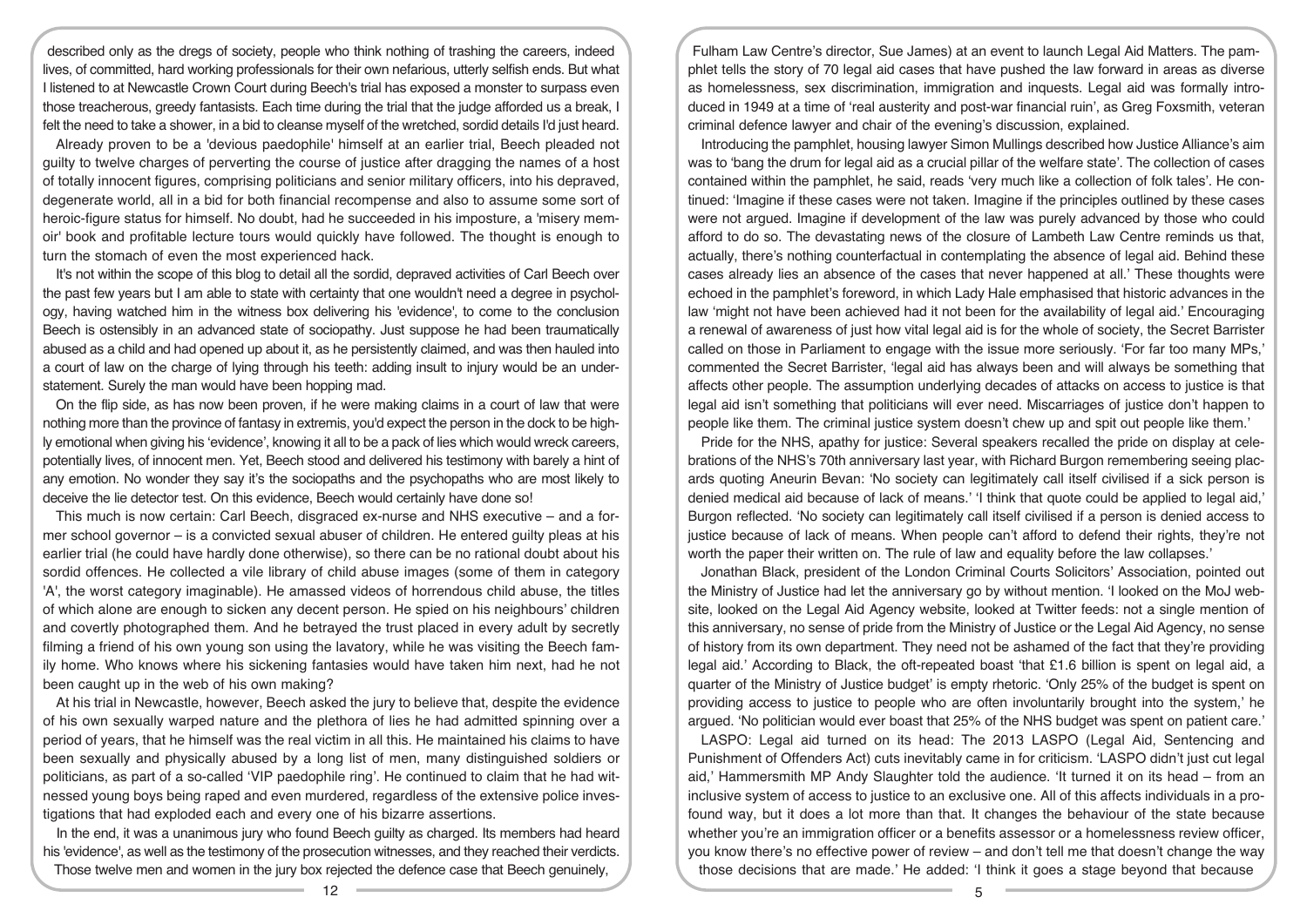we've had hand in hand with this an attack on civil liberties and human rights in this country. We still have the Human Rights Act, but believe me that the ERG will put us on notice: once they've got rid of the European Court of Justice, the European Court of Human Rights will be next.' Cris McCurley, head of international family law at Ben Hoare Bell Solicitors, expressed similar concerns: 'When LASPO first happened, it felt like the political climate of the early 80s. But now the climate is starting to feel more like the 30s than the 80s. With Trump in the White House and Johnson soon in No. 10, we have never needed human rights and the rule of law more than we need it now – and it's never been more under threat.'

Talking about his personal and professional experience of legal aid in the asylum system, Kaweh Beheshtizadeh said that he had learned that 'the system isn't there to protect them; the system is there to refuse their cases.' Beheshtizadeh came to the UK as an asylum seeker from Kurdistan in 2004 and was named Legal Aid Lawyer of the Year for 2017 in the immigration and asylum category. He explained: 'When I came to the UK, I was amazed that we had these two marks of civilisation: the NHS and legal aid. Any attack on those is an attack on civilisation.'

Carol Storer, current interim director of Legal Action Group and former director of the Legal Aid Practitioners' Group, focused on the need to continue to campaign and engage with the government's consultations and reviews of LASPO: 'Many of us have responded to consultations pre-LASPO, post-LASPO, pre-post-implementation, post-post-implementation. Yet here we are again. Too many people are receiving no advice on life-changing events. They may receive limited help at a late stage, but in a democratic country, it is vital that people can receive assistance when they have a problem.'

Legal aid for bereaved families: 'Where is justice?' Talking movingly about her family's experience of the legal aid system, Marcia Rigg asked: 'Where is justice?' Rigg's brother, Sean, died in police custody in 2008. Following an intrusive legal aid means-testing process, his family was forced to pay £21,000 to help pay for legal representation to find out how and why he died. The inquest eventually took place four years later, in 2012. 'Why should any family have to pay the state to find out how their loved one died in their cutody? It's completely unfair.' At the end of the day,' Rigg said, 'my family was completely let down by the state – and that should never happen. My case is not isolated. This happens to hundreds and hundreds of families. There's no way that we could have acted on our own without legal representation.' All of the state bodies, Rigg explained, had 'a sea of legal advisers funded by unlimited funds by the public purse. They were funded, but my family were not. Thank God that we had legal representation. Without that, we would not have been able to expose the reality.' She described how the means-testing forms required all of Sean's family members to give details of 'what jewellery we had under the floorboards.' When she first saw the forms, she says she 'just wanted to screw it up and throw it in the bin – we were so angry.'

Director of INQUEST Deborah Coles explained how inequality of arms is par for the course in the inquest system. 'Where families are represented,' she said, 'there is far more robust scrutiny. Every review and public inquiry that has considered this issue over the past 20 years have recommended that this injustice be addressed.Government has failed spectacularly to confront the reality of the uneven playing field that exists and the voices of bereaved people. INQUEST is currently campaigning for bereaved families to be granted legal aid automatically following a state-related death. 'Without funded representation, families are denied their voice and meaningful participation in the processes of investigation, learning and accountability. This is not what justice looks like. Families are denied opportunities to interrogate the facts and ensure that harmful practices are brought to light. Legal aid for inquests is a lifeline for bereaved people.'

ing an additional review for July. It was the latter review that led to the urgent notification being issued. Feltham A is on the same site as Feltham B, which holds young adults aged 18 to 21. The urgent notification was issued solely with respect to Feltham A, which holds up to 180 teenagers. In April, after an outbreak of violence that resulted in more a dozen prison officers being treated in hospital, campaigners called for the institution to be closed.

## Prosecuting Carl Beech – Just the Start

Well, it's over. What should be seen as one of the most significant criminal prosecutions of the decade has finally ended with the conviction of Carl Beech, aka 'Nick', on twelve charges of perverting the course of justice and one of fraud. He has been found guilty as charged by a jury of his peers and now faces the prospect of what should be a very substantial sentence of imprisonment, given the utmost seriousness of his vile offences.

In fact, there can't be many more heinous crimes than deliberately and falsely accusing innocent people of torture, rape and child murder. Yet, this is what Carl Beech – aka 'Carl Survivor', aka 'Lucy Samuels', aka 'Sam Williams', aka 'Carl Andersson', aka 'Oskar Andersson', aka 'Samuel Karlsson' – has done repeatedly in recent years, in a cruel attempt to get his grasping hands on a substantial tranche of compensation money to which he had absolutely no entitlement. The fraud conviction related to the £22,000 he fraudulently claimed from the Criminal Injuries Compensation Authority (CICA), ostensibly to pay for professional counselling, which he immediately squandered on a luxury Ford Mustang Convertible car.

At length, in court one at Newcastle Crown Court, Beech's ludicrous, cruel claims have been revealed to be what they are. His despicable attempt to ride the historical sexual abuse gravy train has at long last hit the buffers. His trial exposed him to the world for what he really is: a loathsome liar obsessed with the topic of the abuse of children, a calculating fraudster and a man who is devoid of any form of moral compass. Utterly self-centred, to the point that he even attempted to throw his ex-wife and teenage son to the wolves, in a bid to blame them for some of his own vile, criminal, sexual perversions.

As someone who has become an active campaigner against the 'you will be believed' cult, and its close partner in encouraging crime, the compensation culture, which fuels the bogus sexual abuse industry by rewarding the most outrageous liars and fraudsters with sizeable cash payouts, I felt that I had a moral duty to attend the latter stages of the Beech trial in person. I wanted to see the man for myself – in the flesh – and to listen to the damning closing speech given by the prosecutor, Tony Badenoch QC.

I also took note of the valiant efforts of Beech's counsel, Collingwood Thompson QC, to try to salvage something for his client. Perhaps unsurprisingly, given the material he had to work with, the end result was hardly in doubt. Even in his own evidence, Beech had repeatedly been compelled to admit to having lied and lied again. Mr Thompson did his best to defend the indefensible, but it should be clear that no-one, other than Beech himself, is responsible for his own public annihilation. Moreover, I wanted to hear for myself – and to tweet to the wider world – the key points of the judge's summing up and his directions to the jury. His Honour Sir James Goss QC was scrupulously fair in summarising the evidence that the jury had heard. In the end, as he rightly remarked, the whole case turned on one pivotal issue: that someone was lying. And, having heard details of the thorough police investigation into Beech and his plethora of lies and deceits and aliases, the members of the jury reached their verdicts: Beech guilty on every single count.

I thought I'd experienced it all during the past seven years, since I myself was targeted by a couple of unscrupulous, lying chancers. Indeed, during this time, I've come across what can be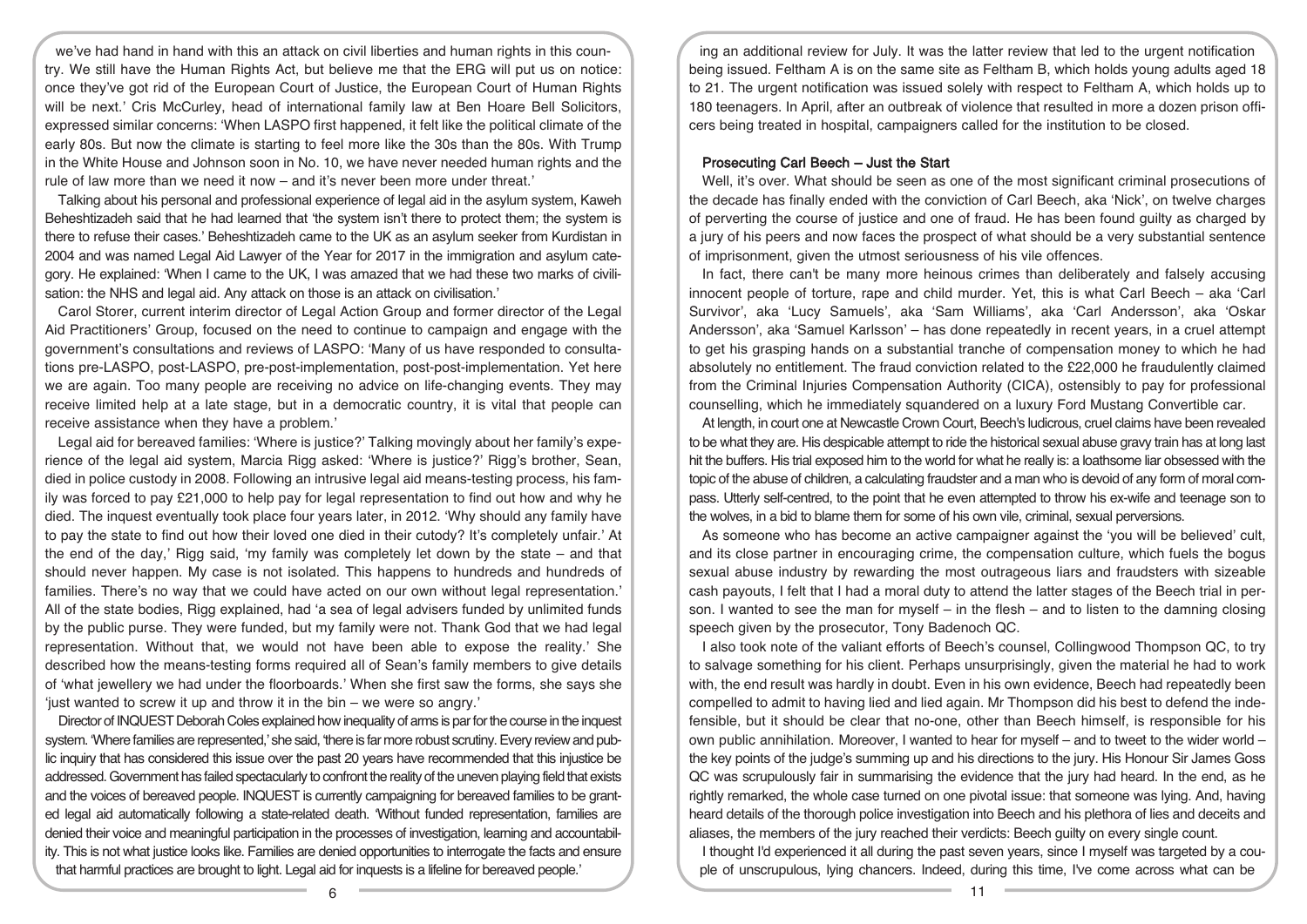and in practice many RUI suspects are kept in complete ignorance as to their case's progression. Individuals – who may well be completely innocent of any crime – are forced to put their lives on hold in complete darkness, not knowing when their nightmare will end. The Law Society's proposed solution to the RUI problem is a central register of all RUI cases with an associated rule that any cases which are unresolved still months from a suspect's initial release be brought to court for the delay to be explained. This appears to be a dramatic first step, which will require further funding that we are told is not available. A more sensible solution would be to enforce the guidance set out by the NPCC back in January 2019, which sets out the following:

Once a suspect has been released, investigations must have a documented supervisory review at least every 30 days until the investigation has been completed and a disposal actioned. The supervisor will be responsible for reviewing and setting the post custody investigation EFD's. (High priority where safeguarding may be an issue – Sgt review every 10 days) At each review the Investigating Officer must ensure the victim, suspect and their legal advisor where applicable is provided with an update on the progress of the investigation. Subsequent reviews by an Inspector at 3 months and Superintendent at 6 months will ensure RUI suspects will be subject to appropriate review and management supervision. Inspectors and Superintendents will need to satisfy themselves that RUI cases are being managed expeditiously and is further investigation is appropriate. Whilst the NPCC provide this guidance, its status remains 'suggested good practice' and, in my experience, is not followed. The current situation is that whilst the 2017 changes to police bail were meant to end the injustice of people being kept in legal limbo for months on end as they waited for police to decide what to do, the fact is that the opposite has happened. This is a national scandal that is getting worse every day.

# Minister Urged to Intervene Over Feltham Youth Jail Violence

Haroon Siddique, Guardian: Urgent intervention is needed at Feltham young offender institution, the chief inspector of prisons has warned, after a review uncovered rocketing levels of violence and self-harm. Peter Clarke said the inspection of Feltham A, the west London unit for boys aged 15 to 18, had identified an "extraordinary" decline in safety and care for inmates. As a result he has invoked the rarely-used urgent notification process, which requires the justice secretary, David Gauke, to respond publicly within 28 days with action to improve conditions. In a letter to Gauke, published on Wednesday, among the problems Clarke highlighted were: 40% of teenagers said they had felt unsafe at some point during their stay. The number of violent incidents had risen by 45% since January, despite the number of inmates falling. The number of assaults against staff had risen by around 150% since January. The level of selfharm had tripled since the previous inspection and was 14 times higher than in January 2017. 74% of teenagers reported they had been physically restrained by staff, with more than 700 incidents in the last six months. Clarke wrote to Gauke that there had been a collapse of "any reasonable regime" which "has prevented many children from getting to education or training, delayed their access to healthcare, isolated them from meaningful human interaction and frustrated them to the point where violence and self-harm have become the means to express themselves or gain attention". He said the problems stemmed from over-reliance on "keep apart" policies, designed to prevent clashes, particularly between children from rival gangs.

Feltham has long been notorious for high levels of violence but an inspection last year found the situation had improved. However, an inspection in January this year found safety and care to have deteriorated once again and as a result the unusual step was taken of schedul-

## Trials Delayed as Police Files Arrive Riddled With Errors

Fariha Karim, The Times: Tens of thousands of files are sent back to police every year by prosecutors for failing to contain vital evidence. At least a third of police files prepared for prosecutors are returned because they contain significant mistakes, such as failing to include key witness statements or evidence such as CCTV, statements from victims, or details of special measures needed for vulnerable witnesses. In the Metropolitan Police, two thirds of files are sent back, according to figures from the Crown Prosecution Service. The force insists that the situation has improved in recent months. The mistakes often lead to delays in the court process, which criminal lawyers say is unfair to victims and defendants as well as placing an additional burden on the public purse.

The latest CPS figures obtained by The Times show that 33 per cent of files had significant errors in the first quarter of 2018-19 across England and Wales. In the Met, some 61 per cent of files sent to prosecutors had major errors over the same period, rising from 58 per cent in the last quarter of 2017-18, and 53 per cent the quarter before that. About half, or 48 per cent, of files sent by City of London police also contained errors. In some forces, such as Suffolk, only about one in ten files had errors significant enough to delay the next court hearing. The figures come despite police and prosecutors being told that they must reduce such mistakes. Sir Brian Leveson, the most senior criminal judge in England and Wales until his retirement last month, stressed the importance of "getting it right first time" in his Review of Efficiency in Criminal Proceedings published four years ago.

Richard Atkinson, chairman of the Law Society's criminal law committee, said that both alleged victims and defendants were affected by the delays. He added: "The public purse suffers because you've got the cost of a court hearing, the cost of the lawyers, the cost of the CPS looking at a file once and then police look at it again and then the CPS have got to review the file again. Everyone in the system suffers."Jo Farrell, chief constable of Durham and the National Police Chiefs' Council's lead for data quality, said: "Officers strive to ensure files are completed to the highest quality. We operate in an increasingly complex world and are dealing with a greater volume of digital evidence as a result. Errors do sometimes arise but are often dealt with in the early stages between police and the CPS, and do not impact on the outcome at court." Scotland Yard said that only 37 per cent of files were returned in May, dropping from 61 per cent in June last year after a dedicated team to review and address file quality was introduced.

CPS said: "Encouraging progress is being made in some areas. The overall error rate has decreased gradually over the last year. We recognise further work is needed so joint improvement plans have been agreed between forces and their local CPS areas to focus on key issues."

#### G4S Made £14m Profit From Scandal-Hit Brook House Removal Centre

G4S made a gross profit of £14.3m over a six-year contract running an immigration removal centre that faced allegations of abuse against detainees, the government spending watchdog has revealed. Brook House, near Gatwick airport, was the subject of a BBC Panorama exposé in September 2017 in which it was alleged that officials mocked, abused and assaulted detainees. In March this year, the Commons home affairs committee asked the National Audit Office to investigate claims that G4S had been inaccurately reporting its activities in order to generate profits of up to 20% of revenues. The NAO found G4s made a gross profit of £14.3m from its Brook House contract between 2012 and 2018, with gross profit rates of between 10% and 20% per year.

The watchdog said 84 incidents of physical and verbal abuse identified from the Panorama footage were not classified as a contractual breach and did not lead to any significant